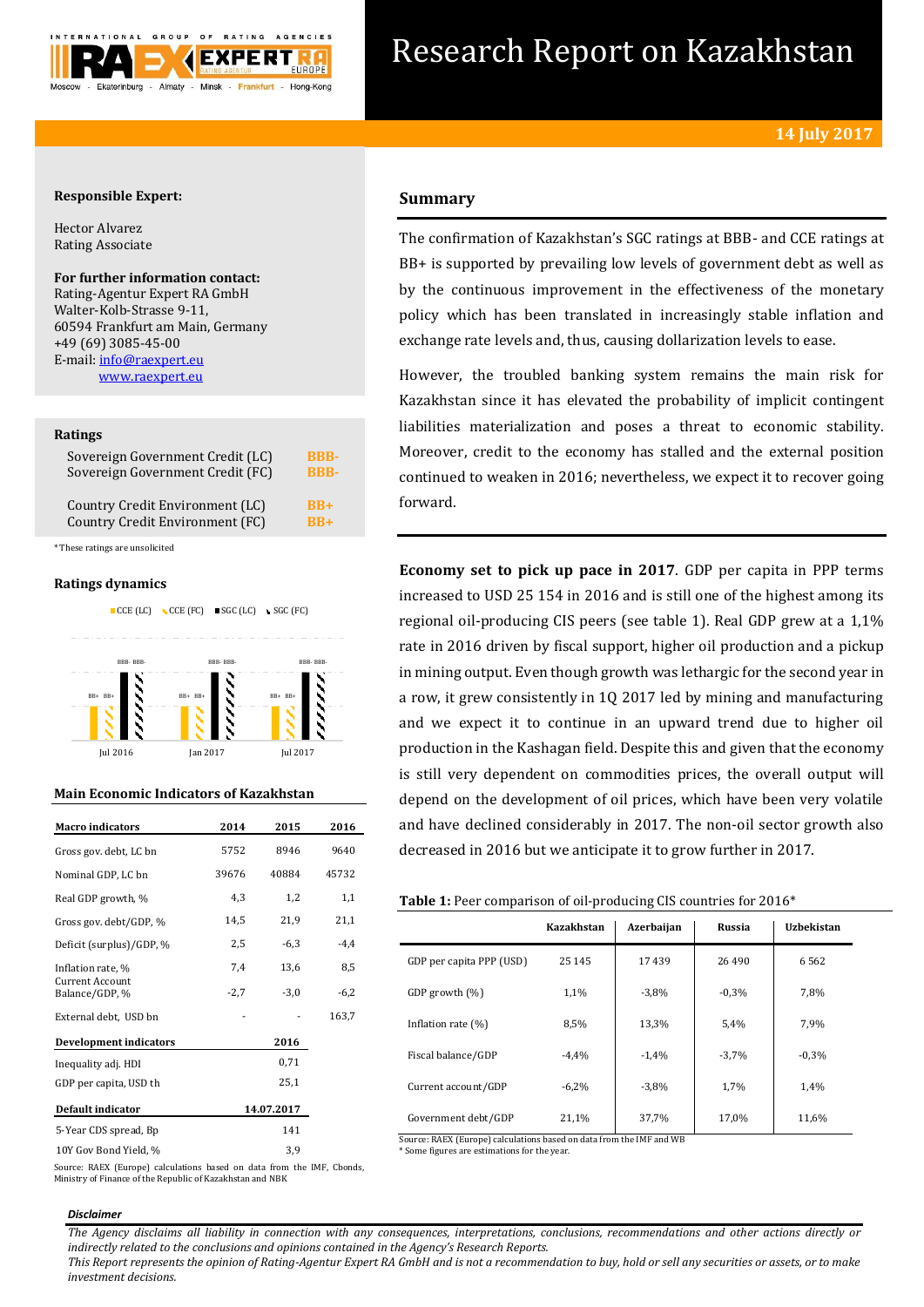

## **Graph 1:** Government debt dynamics



Source: RAEX (Europe) calculations based on data from the IMF

**Graph 2:** Exchange rate effect on dollarization



Source: RAEX (Europe) calculations based on data from the NBK

**Graph 3:** Inflation dynamics, y-o-y %



Source: RAEX (Europe) calculations based on data from the NBK

**Government debt remains stable.** Gross government debt stood at 21,1% of GDP, a decline of less than 1p.p. from a year ago, and 117,1% of budget revenues at the end of 2016. Going forward, we anticipate debt levels to remain stable due to the government's effort to consolidate the public budget (see graph 1).

The structure of the debt has remained consistent since our last review. Short-term debt, despite being all external, accounts for as low as 0,9% of the overall debt. The amount of external debt was around 50% of total debt with 26% being concessional and 24% represented by a Eurobond issuance.

However, potential implicit contingent liabilities materialization risk arising from the banking sector recapitalization needs, represents a threat to the stability of the government's public finances.

**Monetary policy showing signs of effectiveness**. The liberalization of the exchange rate and the switch of the National Bank of Kazakhstan (NBK) toward an inflation-targeted monetary policy has brought many benefits to the economy, namely, stability of the exchange rate and inflation levels as well as an improved transition mechanism.

Since the currency was let to free-float in mid-2015 we have observed a more stable USD/KZT exchange rate which contributed to a steep decrease in the levels of deposits denominated in foreign currency; from January 2016 until May 2017, deposit dollarization has decreased by as much as 22p.p. (see graph 2). Despite the decline, the level of FX deposits is still considered very high and a source of risk for economic stability.

On the other hand, inflation has substantially decreased and, even though we still consider the overall level as high according to our internal thresholds, it has lately reached levels within the target band of the NBK. As of June 2017 it posted a 7,5% y-o-y increase while the NBK target stands between 6% and 8% (see graph 3). Moreover, in the wake of lower inflation expectations, the NBK has continued to ease policy in order to maintain the inflation target. Since March 2016, when the base policy rate was 17%, the NBK has trimmed it six times, reaching 10,5% as of July  $2017$ . Furthermore, as mentioned in our previous review<sup>1</sup>, the spread between the deposit and lending rate remains stable and consistent.

Nonetheless, risk of higher inflation remains in place due to possible food supply shocks, KZT depreciation and lower oil prices.

**Fiscal metrics to deteriorate in 2017 but to strengthen in the long run**. The government has been propelling economic growth by investing

1 Research report on Kazakhstan from 20 January 2017 [\(https://raexpert.eu/reports/Research\\_report\\_Kazakhstan\\_20.01.2017.pdf\)](https://raexpert.eu/reports/Research_report_Kazakhstan_20.01.2017.pdf).

# *Disclaimer*

1

*The Agency disclaims all liability in connection with any consequences, interpretations, conclusions, recommendations and other actions directly or indirectly related to the conclusions and opinions contained in the Agency's Research Reports. This Report represents the opinion of Rating-Agentur Expert RA GmbH and is not a recommendation to buy, hold or sell any securities or assets, or to make* 

*investment decisions.*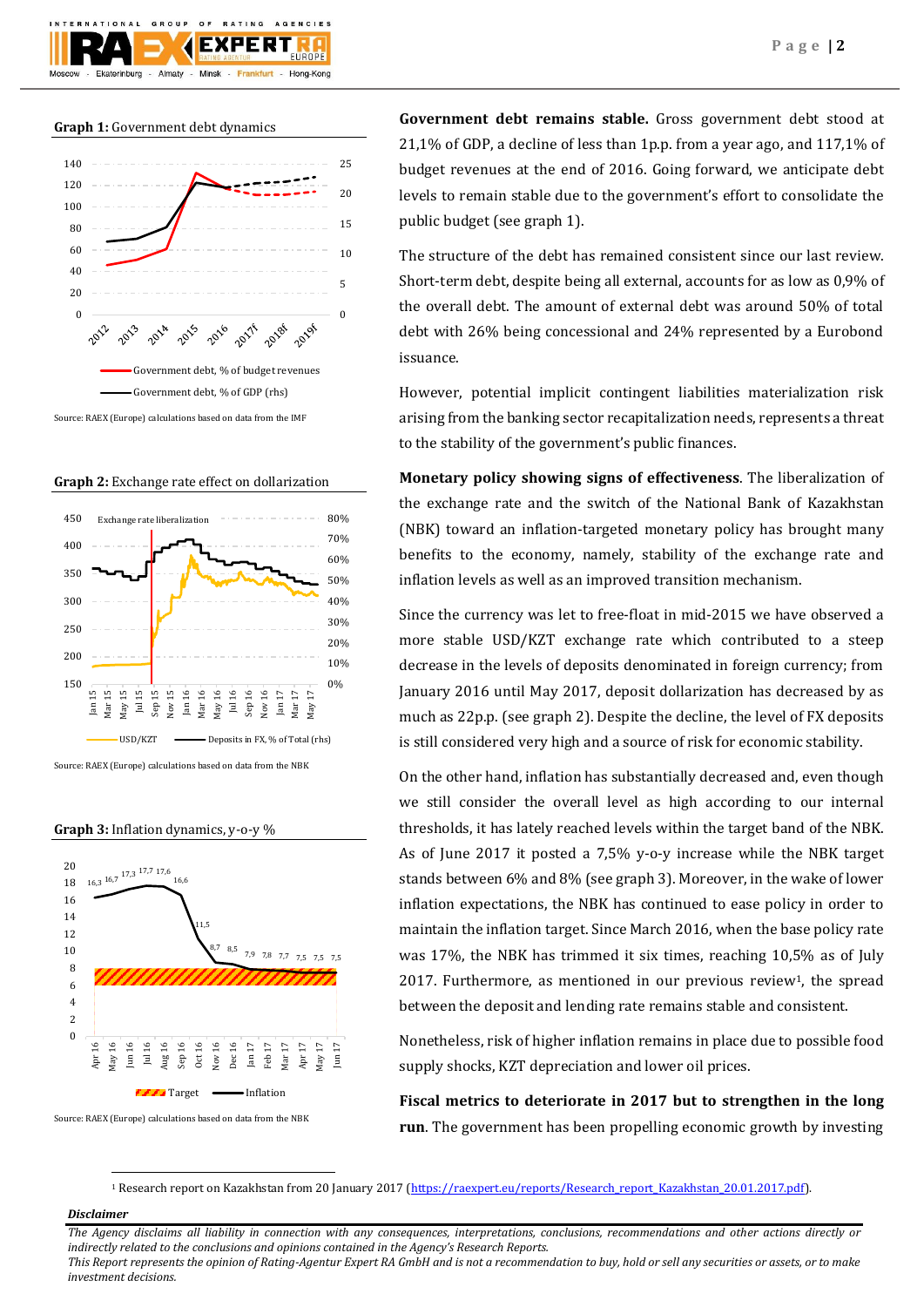

# **Graph 4:** Public finances, % of GDP



Source: RAEX (Europe) calculations based on data from the IMF



 $-6.4$ 

Current account balance

Exports of goods and services (rhs) Imports of goods and services (rhs)

2017年

 $\frac{1}{-4.3}$  - -3,1  $-2,2$ 

20188

20198

0 10 20



Source: RAEX (Europe) calculations based on data from the IMF

-2,8

2015

-11 -6

2013

**Graph 6:** External debt and NIIP, USD bn



Source: RAEX (Europe) calculations based on data from the NBK and IMF

in construction, infrastructure, industry and entrepreneurship through the Nurly Zhol initiative, a government fiscal stimulus program representing around 3% of GDP. Moreover, increases in current spending also took place in 2016 while other expenditures were reduced. In the revenues side, non-oil related revenues increased along with interest income from the National Fund of the Republic of Kazakhstan (NFRK). These factors combined produced a reduction in the fiscal deficit of 2p.p. from 2015 to stand at 4% of GDP. The narrowing of the balance was due to the fact that part of the stimulus was performed off-budget.

We expect this year's fiscal deficit to widen once again given the government stimulus plan to clean up the banking system of bad debt. The government has planned to inject around KZT 2 tn in the Problem Loans Fund (PLF) financed by bonds and transfers from the NFRK. Nonetheless, after this one-off effect and given the government's commitment towards consolidation of the public finances, we anticipate the metric to resume a downward trend from 2018 (see graph 4).

The Agency also considers as a positive signal for the diversification of the economy the introduction of rules that will aim at maintaining strong buffers and reducing dependence on oil, ultimately stabilizing transfers from the NFRK. The rule will stipulate non-oil deficit targets of 7% by 2020 and 6% by 2025, as well as gradual reduction on the fund's transfers and a minimum amount of assets in relation to GDP levels (30%).

**External position expected to recover**. The external position of Kazakhstan deteriorated further in 2016. The current account presented a wider deficit mainly due to the worsening of the trade balance surplus as a result of a 20% y-o-y decline in exports and 18% y-o-y decline in imports (see graph 5). Moreover, the overall level of external debt stayed high by end-2016 at around 120% of GDP given the KZT depreciation effects; however, 65% of GDP is related to intercompany lending and public sector-related debt is only 26,5% of GDP. The net international investment position (NIIP) continues to decline and stood at USD -50,6 bn as of 1Q 2017, representing around 37% of GDP (see graph 6). In addition, FDI increased to 6,6% of GDP in 2016 due to investment in the oil sector.

Despite this, we anticipate a recovery in the current account and a reduction on external debt given expected higher prices of oil and increased production. Furthermore, we believe that the NIIP will continue to deteriorate in absolute terms but we expect it to stabilize in relation to GDP. Nevertheless, the recovery in the external position will largely depend on the recovery in the prices of oil which, as mentioned previously, have been highly volatile and challenging to predict.

# *Disclaimer*

*The Agency disclaims all liability in connection with any consequences, interpretations, conclusions, recommendations and other actions directly or indirectly related to the conclusions and opinions contained in the Agency's Research Reports.*

*This Report represents the opinion of Rating-Agentur Expert RA GmbH and is not a recommendation to buy, hold or sell any securities or assets, or to make investment decisions.*